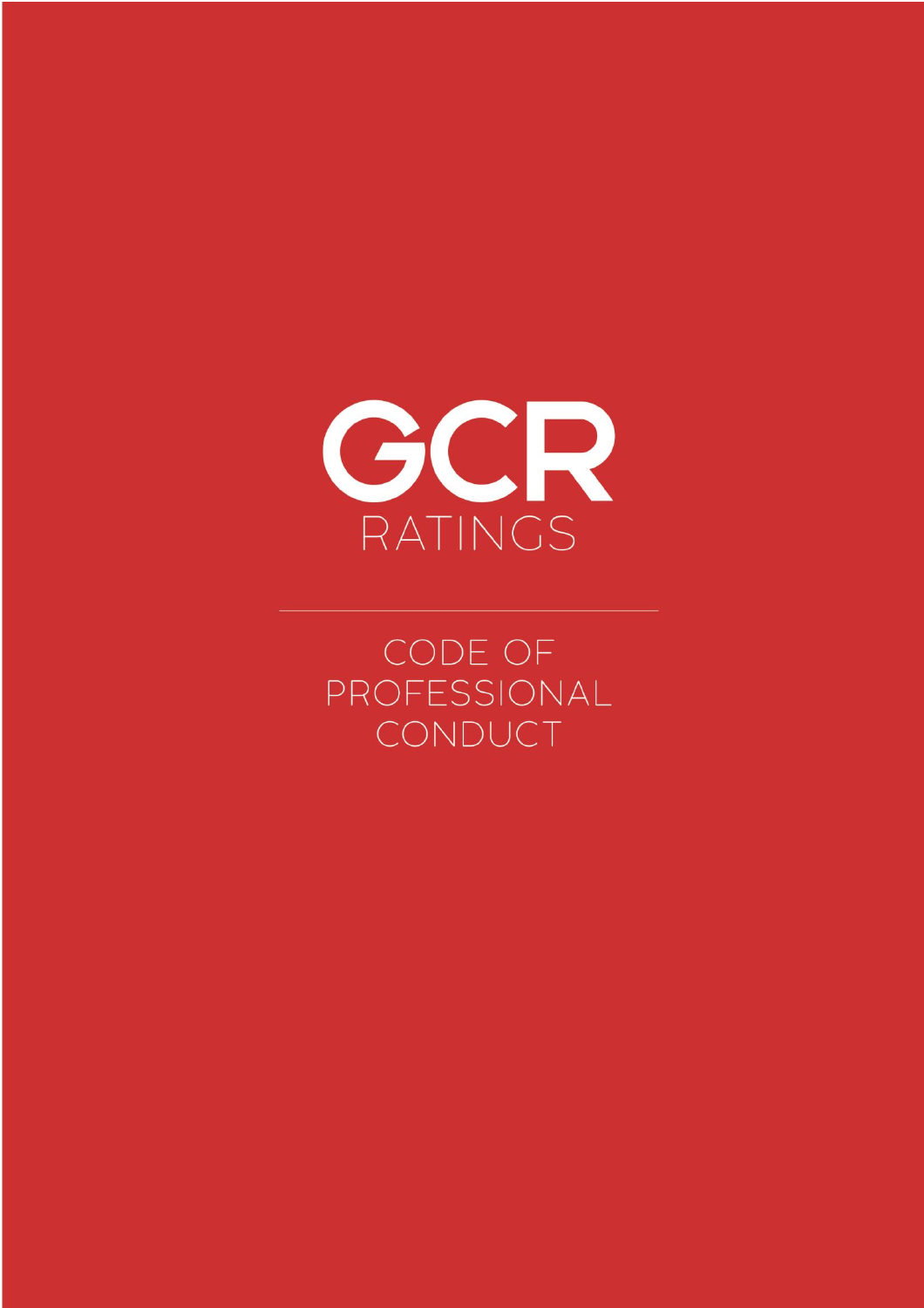

# **1. INTRODUCTION**

As a credit rating agency GCR subscribes to the principles of the International Organisation of Securities Commissions' ("IOSCO") Code of Conduct Fundamentals for Credit Rating Agencies, as revised at March 2015 ("the Code"). The Code in conjunction with the Statement of Principles regarding the Activities of Credit Rating Agencies form the foundation of GCR's Code of Professional Conduct. Further, GCR, endeavors to show its compliance with the laws, regulations, rules, standards and principles under the license and the territory within which it operates.

GCR aims to provide objective, timely and independent credit opinions. GCR is committed to the core principles of objectivity, independence, integrity and transparency and will deal fairly and honestly with issuers, investors, other market participants and the public. In doing so GCR upholds its responsibility as a credit rating agency to rated entities, obligors, originators, underwriters, arrangers and all users of credit ratings.

It is GCR's vision to ensure the independence of the credit rating process and the absence of any influences which may bring it into question. Our goal is to ensure confidence in the credibility of the credit ratings provided by GCR to the market place. We seek to play a supportive role and to contribute to the overall stability of the market places in which GCR's credit ratings are used.

### **2. QUALITY OF THE CREDIT RATING PROCESS**

- 1. GCR shall establish, maintain, document and enforce a credit rating methodology for each class of entity or obligation for which GCR issues credit ratings. Each credit rating methodology is rigorous, capable of being applied consistently and where possible GCR's credit ratings can be subjected to some form of objective validation based on historical experience.
- 2. The credit ratings that GCR issues shall be based on a thorough analysis of all information known and believed to be relevant to GCR and consistent with the applicable credit rating methodology that is in effect. This shall be based on a framework of established, maintained, documented and enforced policies and procedures which reinforce the analysis conducted by GCR.
- 3. GCR shall take reasonable steps to ensure that the appropriate knowledge and expertise, together with the information used by GCR in the determination of credit ratings is of sufficient quality and reliability to support credible credit ratings.
- 4. In circumstances where GCR does not have appropriate knowledge, expertise and information at its disposal to form a credible rating opinion for the type of rating being considered, GCR avoid issuing credit ratings for the particular entity or obligation.
- 5. In assessing creditworthiness, GCR's analysts shall make use of a credit rating methodology that is relevant and established by GCR for the type of entity or obligation being rated. The methodology shall be applied in an appropriately consistent manner across all entities and obligations for which that methodology is used.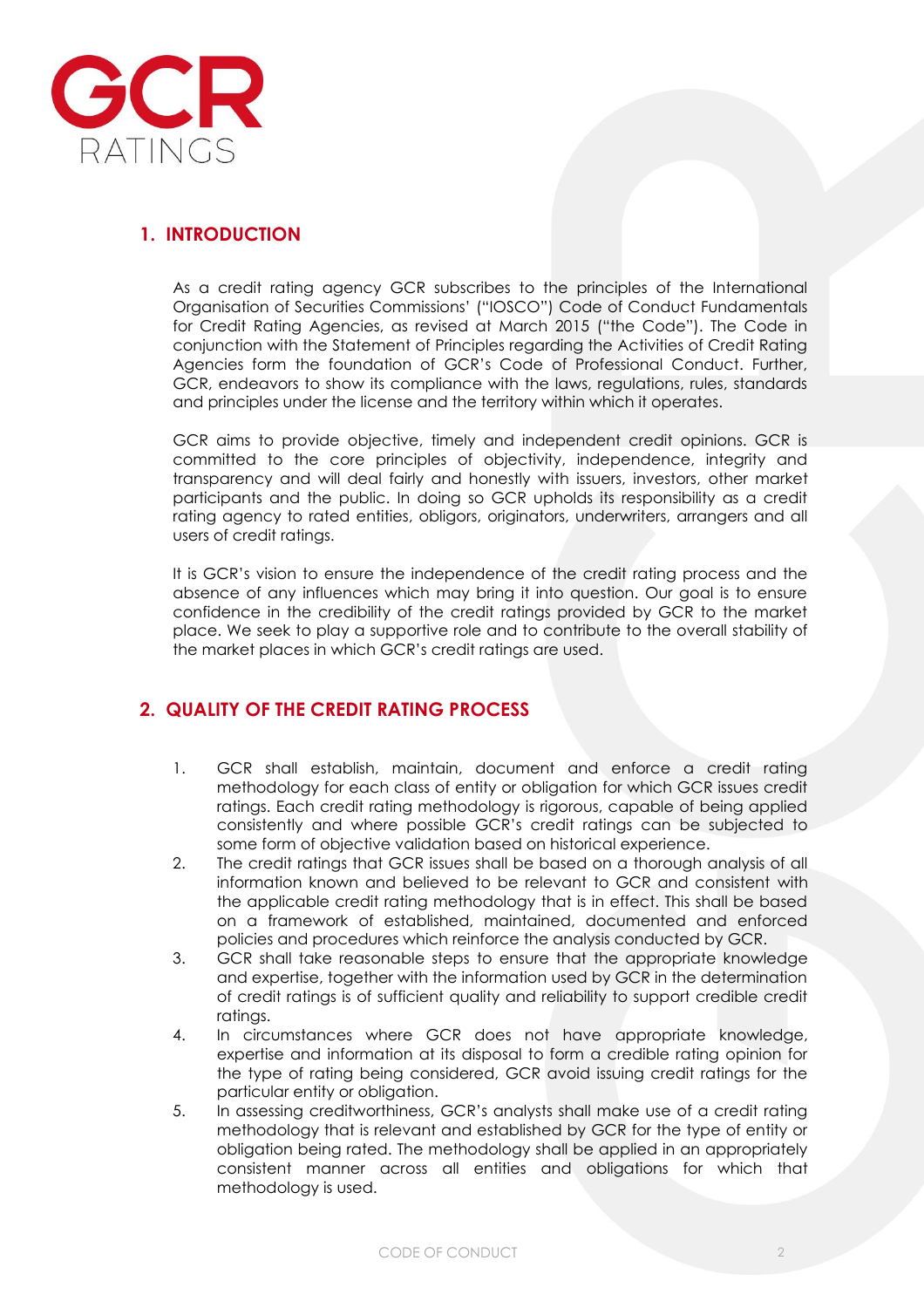

- 6. GCR shall define the meaning of each category in its rating scales and apply those categories in a generally consistent manner across all classes of rated entities and obligations to which a given rating scale applies.
- 7. All GCR's credit ratings shall be assigned, approved or issued by GCR as a credit rating agency and not by a particular analyst, employee or group thereof.
- 8. GCR shall assign analysts whom, individually or collectively, have the appropriate knowledge, skill and experience to assess the creditworthiness of the type of entity or obligation being rated.
- 9. GCR shall maintain adequate internal records relating to its credit rating activities. These records shall be in line with GCR's recordkeeping policies for various reasons, including regulatory requirements, compliance review and training purposes.
- 10. GCR shall establish, maintain, document and enforce policies and procedures that ensure that the credit ratings and reports issued by GCR are of sufficient quality as to the general creditworthiness of the rated entity or obligation.
- 11. GCR shall ensure that sufficient resources are devoted to carrying out and maintaining credible, quality credit ratings. This assurance is based on the consideration that GCR shall have a sufficient number of analysts, with the requisite knowledge, skills and access to sufficient information, whom are available to devote to the credit rating of an entity or obligation.
- 12. GCR may establish and maintain a review function made up of one or more senior managers with appropriate experience to review the feasibility of providing a credit rating for a type of entity or obligation that is materially different from the entities or obligations GCR currently rates.
- 13. GCR shall establish a formal review committee, with suitable experience, which shall be responsible for the periodic review of GCR's credit rating methodologies (including models and key assumptions) and any significant changes to credit rating methodologies. This function shall be independent from the business lines that are responsible for rating various classes of issuers and obligations.
- 14. In determining the analyst or team of analysts whom will participate in determining a credit rating GCR shall seek to promote continuity whilst avoiding bias in the credit rating process.
- 15. GCR shall ensure that adequate analytical and financial resources are allocated to monitoring and updating all its credit ratings. Once GCR publishes a credit rating, the credit rating shall be monitored and updated in line with its policies and procedures on an ongoing basis by:
	- (a) Reviewing the creditworthiness of the rated entity or obligation regularly;
	- (b) Initiating a review of the status of the credit rating upon becoming aware of any information that might reasonably be expected to result in a credit rating action, consistent with the applicable credit rating methodology.
	- (c) Reviewing the impact of and applying a change in the credit rating methodologies, models or key assumptions on the relevant credit ratings within a reasonable time.
	- (d) Updating in a timely manner the credit rating, as appropriate, based on the results of the review; and
	- (e) Incorporating all cumulative experience obtained.
- 16. If GCR uses a separate analytical team for monitoring a credit rating, to the team which accorded the initial credit rating, GCR shall seek to ensure the requisite level of expertise and resources to perform their review function in a timely manner be available.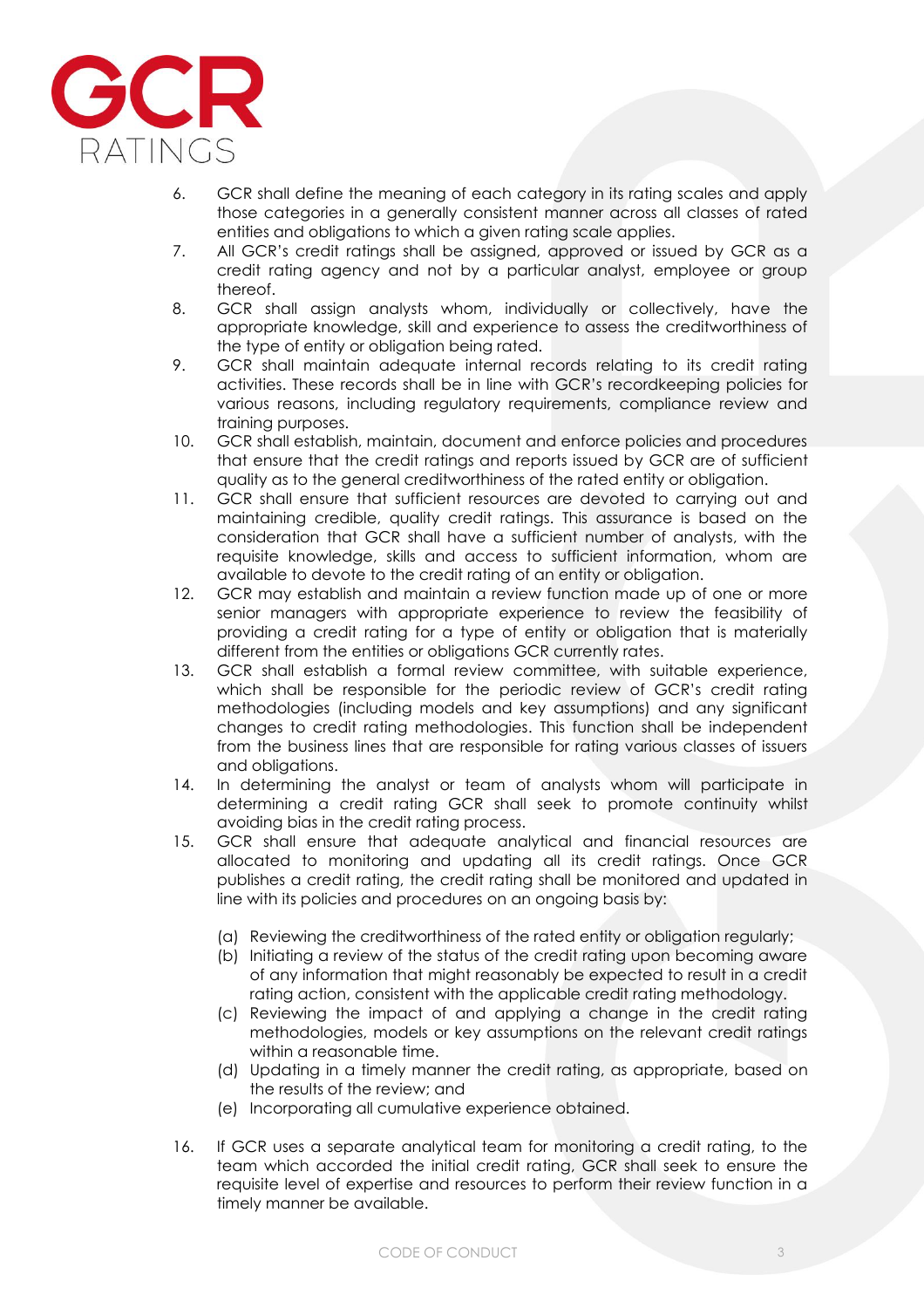

- 17. which accorded the initial credit rating, GCR shall seek to ensure the requisite level of expertise and resources to perform their review function in a timely manner be available.
- 18. GCR reserves the right to withdraw any rating at any time for any reason, including without notice. In particular GCR reserves the right to withdraw a rating, including without notice, in instances where a rating committee determines that GCR lacks sufficient information to maintain its rating or that any information provided to GCR is unreliable or contains misrepresentations or is misleading. In the event that a public rating is withdrawn, GCR shall publish a rating announcement that includes the current rating(s) where appropriate, and states that the rating(s) has been withdrawn, the reason for the withdrawal, and that GCR will no longer provide the rating(s) or analytical coverage of the issuer or obligor.

## **3. INTEGRITY OF THE CREDIT RATING PROCESS**

- 1. GCR and its staff shall deal honestly and fairly with rated entities, obligors, originators, underwriters and users of credit ratings.
- 2. GCR's staff shall be held to the highest standards of integrity and ethical behaviour. As a principle, GCR shall seek to hire staff whom are fit and proper for the position in which they are to serve.
- 3. GCR and its employees shall not, either implicitly or explicitly, give any guarantee or assurance to an entity subject to a credit rating action, obligor, originator, underwriter, arranger or user of GCR's credit ratings about the outcome of a particular credit rating action
- 4. GCR and its staff shall not make any promises or threats about potential credit rating actions to influence rated entities, obligors, originators, underwriters, arrangers or users of GCR's credit ratings to pay for credit ratings or other services.
- 5. GCR and its staff shall not make any proposals or recommendations regarding the activities of rated entities or obligors that could impact upon the credit rating of the rated entity or obligation, including but not limited to proposals or recommendations on corporate or legal structures, assets and liabilities, business operations, investment plans, lines of financing, business combinations or the design of any structured finance product.
- 6. GCR shall establish, maintain, document and enforce, through its Compliance Officer and the compliance function, policies, procedures and controls in order to assess that GCR and its staff comply with its Code of Conduct, applicable laws, regulations, standards and principles to which GCR subscribes.
- 7. Upon becoming aware of any employee or affiliate of GCR being or having been involved in conduct which is illegal, unethical or contrary to this Code of Conduct, GCR or its employees shall report the matter to the GCR Compliance Officer. Upon receiving such report GCR shall take appropriate action in accordance with its applicable internal policies and procedures. No GCR employee making such as disclosure or report to the GCR Compliance Officer shall be subjected to any adverse treatment or retaliation as a result.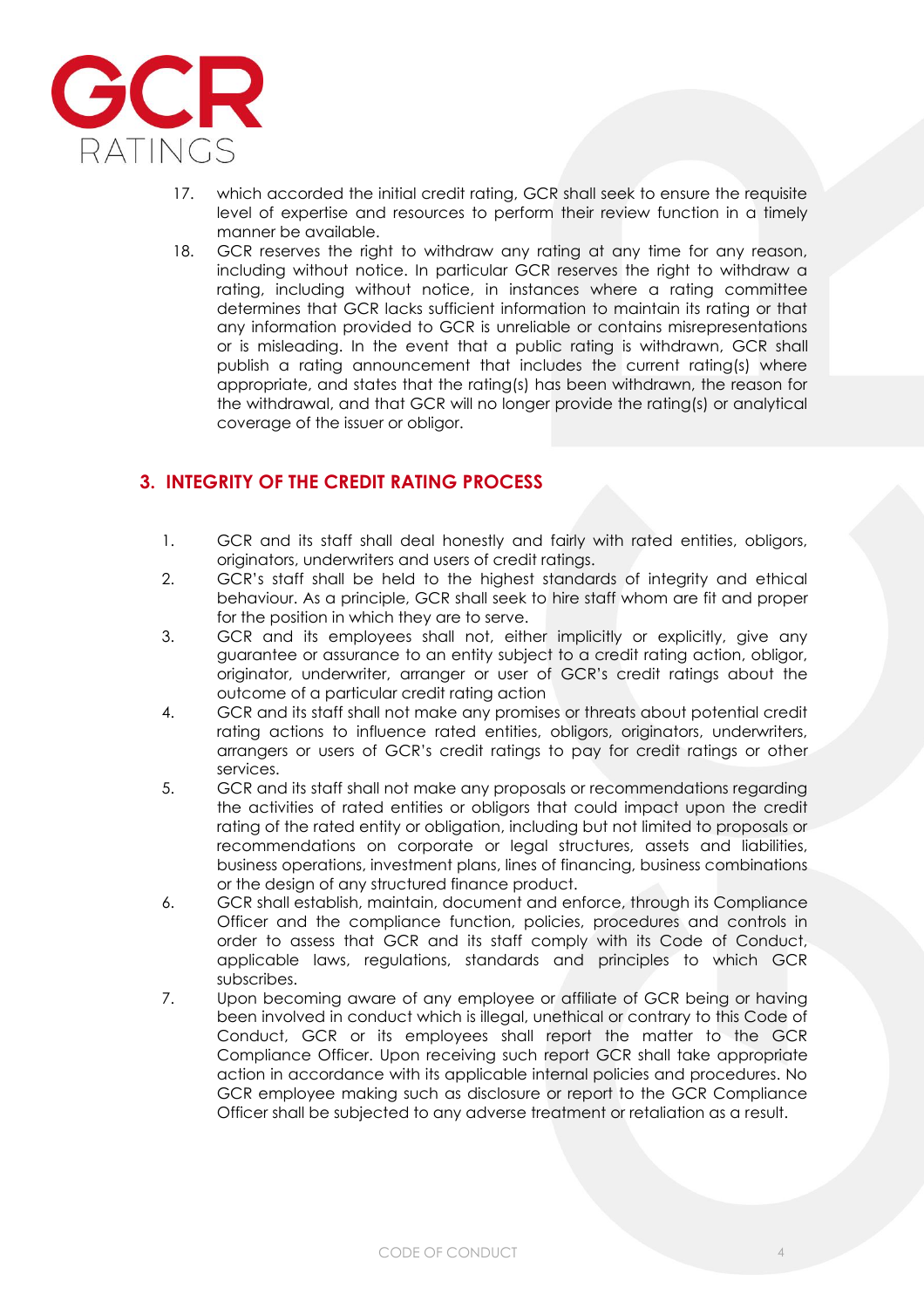

# **4. INDEPENDENCE AND AVOIDANCE OF CONFLICTS OF INTEREST**

- 1. GCR shall not delay or refrain from taking a credit rating action based on the potential effect of the action on GCR, a rated entity, obligor, originator, underwriter, investor or any other market participant.
- 2. GCR and its employees shall exercise care and professional judgment to maintain both the substance and appearance of GCR's independence and objectivity and that of its employees.
- 3. GCR's determination of a credit rating shall be influenced only by factors relevant to assessing the creditworthiness of the rated entity or obligation.
- 4. GCR shall separate its credit rating business and the analysts from any other business of GCR that may present a conflict of interests.
- 5. GCR shall establish, maintain, document and enforce policies, procedures and controls to identify and eliminate, or disclose and manage, as appropriate, any actual or potential conflicts of interest that may influence its credit rating methodologies, credit rating actions, or analyses of GCR or the judgment and analyses of the employees of GCR.
- 6. GCR shall disclose actual and potential conflicts of interest in a complete, timely, clear concise, specific and prominent manner.
- 7. If a potential or actual conflict of interests is unique to a specific credit rating action with respect to a particular rated entity, obligor, originator, lead underwriter, arranger or obligation such conflict shall be disclosed in the same form and through the same means as the relevant credit rating action.
- 8. GCR shall disclose the general nature of its compensation arrangements with rated entities, obligors, lead underwriters or arrangers.
- 9. GCR shall not hold or transact in trading instruments presenting a conflict of interest with GCR's credit rating activities.
- 10. In instances where rated entities or obligors (e.g. sovereign nation or state) have, or are simultaneously pursuing oversight functions related to GCR, the employees responsible for interacting with the officials of the rated entity or the obligor regarding the supervisory matters shall be separate from the employees that participate in taking credit rating actions or developing methodologies that apply to such rated entity or obligor.
- 11. GCR shall structure its reporting lines and compensation arrangements in such a way as to effectively manage or eliminate any actual or potential conflicts of interest.
- 12. GCR's employees who participate in or who might otherwise have an effect on a credit rating action shall not initiate or participate in discussions with rated entities, obligors, arrangers or subscribers regarding fees or payments charged to such rated entity, obligor, arranger or subscriber.
- 13. A GCR employee shall not participate in or otherwise influence a GCR credit rating action with respect to an entity or obligation if the employee, an immediate family member of the employee (e.g. spouse, partner, major or minor, son or daughter), or an entity managed by the employee presents a conflict of interests in terms of GCR's policies and procedures and applicable laws, regulations or standards.
- 14. A GCR analyst should not hold or transact in a trading instrument issued by a rated entity or obligor in the analyst's area of primary analytical responsibility subject to GCR's policies and procedures and applicable laws, regulations or standards.
- 15. GCR employees are prohibited from soliciting money, gifts or favours from gifts or cash equivalents thereof in breach of GCR's policies and procedures.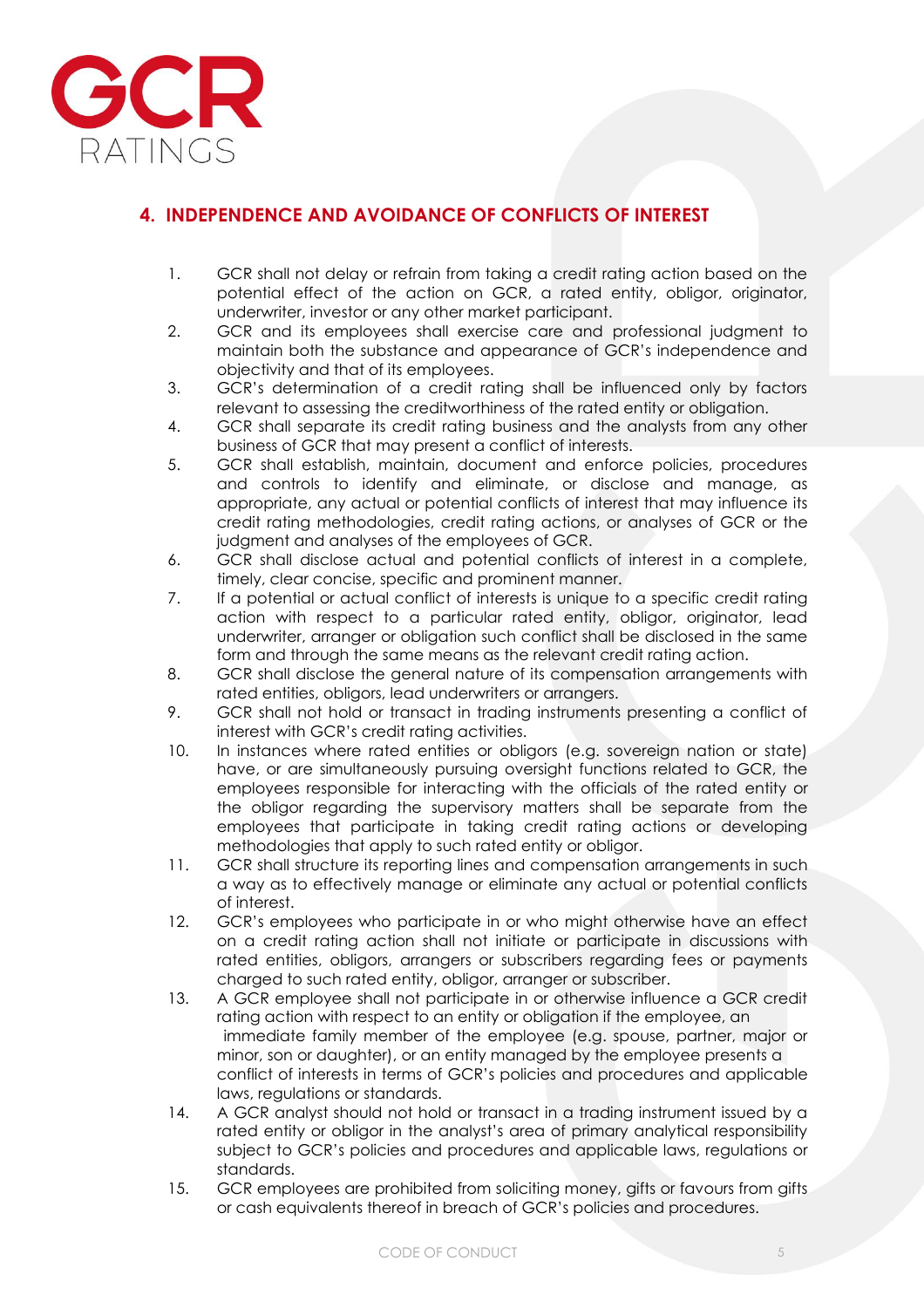

- 16. Should a GCR employee become involved in a personal relationship that creates an actual or potential conflict of interests, GCR shall require that employee to disclose such relationship to the GCR Compliance Officer.
- 17. GCR shall establish, maintain, document and enforce policies, procedures, controls and timeframes for reviewing the past work of an analyst who leaves the employ of GCR and joins an entity that the employee participated in rating, an obligor the employee participated in rating, an originator, underwriter or arranger the employee had significant dealings with as part of his or her duties at GCR.

## **5. TRANSPARENCY AND TIMELY CREDIT RATING DISCLOSURE**

- 1. GCR shall assist the users of its credit ratings in developing an understanding of its credit ratings to better their knowledge in the nature, limitations and risk of placing undue reliance on credit ratings when making investment or other financial decisions.
- 2. GCR shall not state that its credit ratings are endorsed by any authority which regulates GCR, and GCR's registration status is not, directly or indirectly linked to, or a reflection of the quality of GCR's credit ratings.
- 3. GCR shall disclose sufficient information about its credit rating process and its credit rating methodologies so that users of GCR's credit ratings can understand how the credit rating was determined.
- 4. GCR shall disclose, in a non-selective manner, any material modifications to its credit rating methodologies prior to the modification taking effect.
- 5. GCR shall disclose its policies and procedures regarding unsolicited credit ratings.
- 6. GCR shall disclose its policies and procedures for the distribution of credit ratings and reports and its policies and procedures regarding the withdrawal (discontinuation) of credit ratings.
- 7. GCR shall disclose clear definitions of the meaning of each of its ratings scales, together with its definition of default.
- 8. GCR shall differentiate credit ratings of structured finance products from the credit ratings of other types of entities or obligations through a different rating identifier with an explanation of how the differentiation functions.
- 9. GCR shall be transparent with investors, rated entities, obligors, originators, underwriters and arrangers about how the relevant entity or obligations will be rated.
- 10. GCR may, where feasible and appropriate or required by law, inform the rated entity, or the obligor or arranger of the rated obligation about the critical information and principal considerations upon which a credit rating will be based prior to disseminating a credit rating that is the result or subject of the credit rating action. GCR provides such advance written notification to afford such rated entity, obligor, or arranger an adequate opportunity to clarify any factual errors, omissions or misperceptions that would have a accuracy and references to confidential and/or non-public information. GCR shall evaluate any responses from such issuer, obligor, or arranger and accept them in its sole discretion as appropriate to correct factual errors and remove references to confidential and non-public information.
- 11. GCR shall publicly disclose and/or distribute to its subscribers a credit rating that is the result or subject of the credit rating action, as soon as practical after taking such action and on a non-selective basis.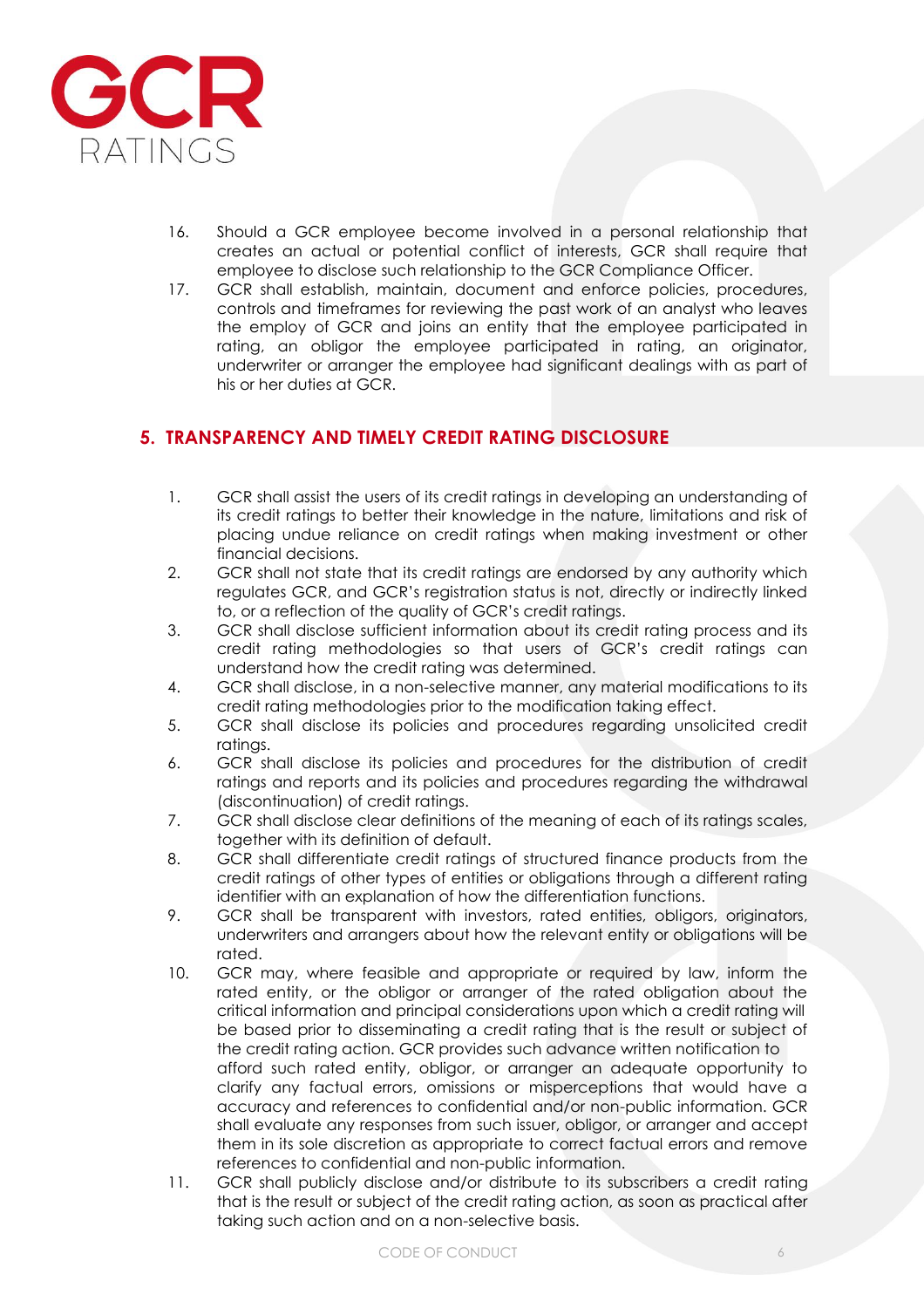

- 12. GCR shall disclose with a credit rating that is the result or subject of a credit rating action whether the rated entity, obligor, or originator, or the underwriter or arranger of the rated obligation participated in the credit rating process.
- 13. A credit rating not initiated at the request of the rated entity, obligor, originator, the underwriter, arranger or any third party of the rated obligation shall be identified as such.
- 14. GCR shall indicate the attributes and limitations of each credit rating, and the extent to which GCR verifies information provided to it by the rated entity, obligor, or originator, or the underwriter or arranger of the rated obligation. For example, if the credit rating involves a type of entity or obligation for which there is limited historical data, GCR shall disclose this fact and how it may limit the credit rating.
- 15. GCR shall indicate in the announcement of a credit rating that is the result or the subject of a credit rating action when the credit rating was last updated or reviewed. The credit rating announcement shall indicate the principal credit rating methodology or methodology version that was used in determining the credit rating and where a description of that credit rating methodology can be found. Where the credit rating is based on more than one credit rating methodology, or where a review of only the principal credit rating methodology might cause investors and other users of credit ratings to overlook important aspects of the credit rating, GCR shall explain this fact in the credit rating announcement, and indicate where to find a discussion of how the different credit rating methodologies and other important aspects factored into the credit rating decision.
- 16. When rating a structured finance product GCR shall publicly disclose or distribute to its subscribers sufficient information about its loss and cash-flow analysis with the credit rating, so that investors in the product, other users of credit ratings, and/or subscribers can understand the basis for GCR's credit rating. GCR shall publicly disclose or distribute information about the degree to which it analyzes how sensitive a credit rating of a structured finance product is to changes in the assumptions underlying the applicable credit rating methodology.
- 17. When issuing or revising a credit rating, GCR shall explain in its announcement and/or report the key assumptions and data underlying the credit rating, including financial statement adjustments that deviate materially from those contained in the published financial statements of the relevant rated entity or obligor.
- 18. If GCR discontinues monitoring a credit rating for a rated entity or obligation it may either withdraw the credit rating or disclose such discontinuation to the public or to its subscribers as soon as practical.
- 19. Where possible and to promote transparency and to enable investors and other users of credit ratings to compare the performance of different credit rating agencies, GCR shall disclose in standard form sufficient information, inclusive of verifiable, quantifiable historical information organised over a period of time, about the historical transition and default rates of its credit rating categories with respect to the classes of entities and obligations it rates.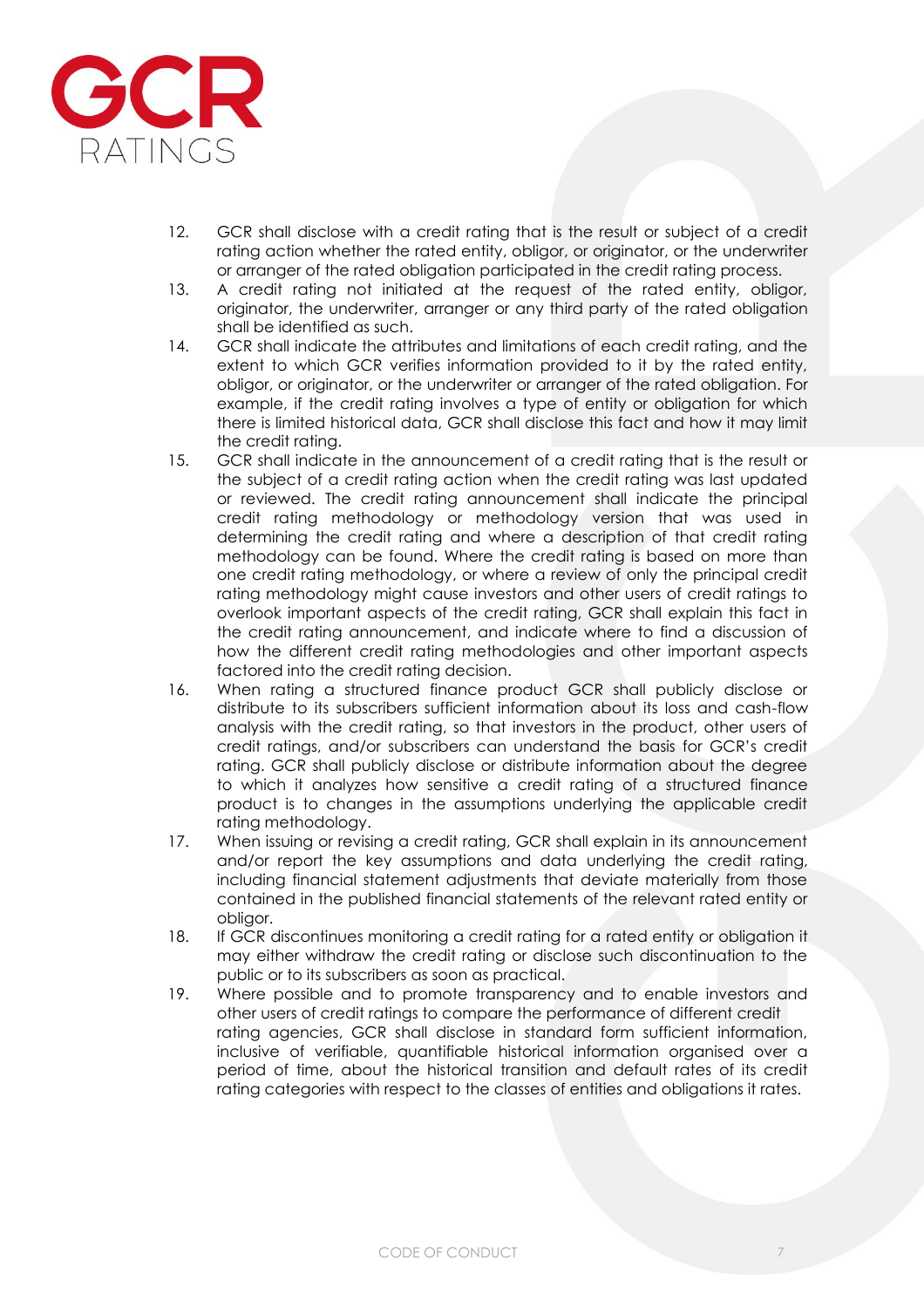

## **6. GOVERNANCE, RISK MANAGEMENT AND EMPLOYEE TRAINING**

- 1. GCR's board shall have oversight of, and ultimate responsibility, for ensuring management establishes, maintains, documents and enforces this Code of Conduct which is aligned with the IOSCO Code of Conduct Fundamentals for Credit Rating Agencies.
- 2. GCR shall establish an independent risk management function made up of one or more senior level managers or employees with the relevant experience whom shall be responsible for identifying, assessing, monitoring and reporting the risks from its activities including but not limited to legal risk, reputational risk, operational risk and strategic risk.
- 3. GCR shall establish, maintain, document and enforce policies, procedures and controls which require employees to undergo formal ongoing training, including but not limited to this Code, their responsibilities, protections of information and conflicts of interest, at reasonably regular time intervals.

### **7. DISCLOSURE AND COMMUNICATION WITH MARKET PARTICIPANTS**

- 1. GCR's disclosures to the public shall be complete, objective, truthful, timely and understandable to investors and other users of credit ratings.
- 2. The provisions of this Code are derived primarily from the IOSCO Principles and the IOSCO Code of Conduct Fundamentals for Credit Rating Agencies as at March 2015. However GCR has made certain modifications to more closely align this Code with GCR's business model and practices.

### **8. PRIVACY AND THE CONFIDENTIALITY OF INFORMATION**

- 1. GCR shall establish, maintain, document and enforce policies, procedures and assessments in order to ensure the security, integrity, control and processing of confidential or personal information utilized by GCR in the provision of its credit rating services is carried out in a responsible and secure manner within the purposes for which the information was provided to GCR and its staff.
- 2. GCR shall adhere to the applicable laws, standards and regulations pertaining to information privacy, protection, permissible provision and security in the provision of its credit rating services.